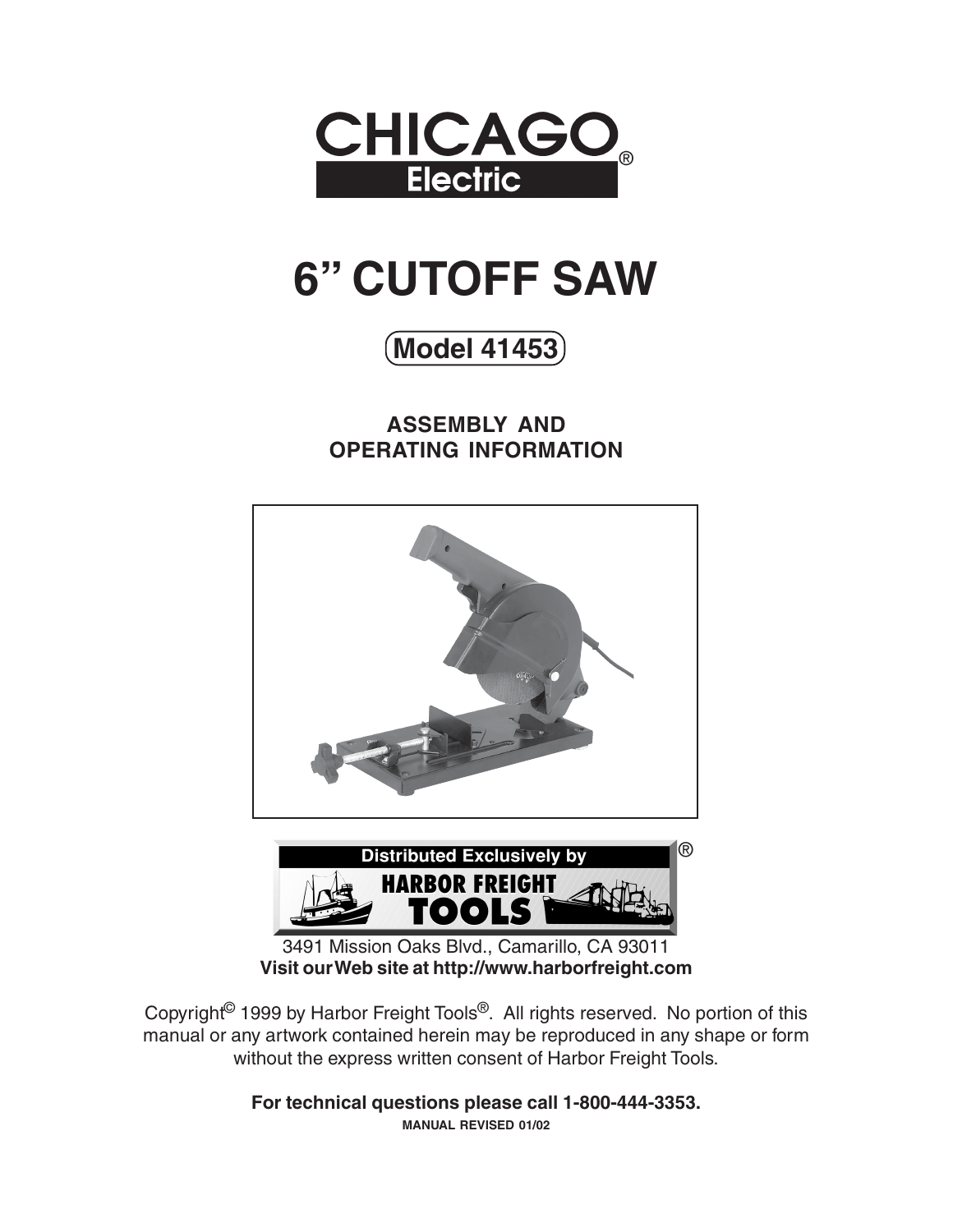#### **SPECIFICATIONS TABLE**

| <b>Item</b>                           | <b>Description</b>                                                                    |  |  |  |  |
|---------------------------------------|---------------------------------------------------------------------------------------|--|--|--|--|
| <b>Electrical Requirements</b>        | 115 VAC, 60 Hz, 5.3 Amps, 9,000 RPM,<br>16 Gauge, 6' UL Listed Cord with 2 Prong Plug |  |  |  |  |
| Cut-Off Grinding Wheel (Not Included) | 6" Maximum Diameter,<br>9,000 Minimum RPM                                             |  |  |  |  |
| Spindle Diameter                      | 5/8" (outer flange adapts to fit 7/8" Arbor)                                          |  |  |  |  |
| Base Dimensions                       | 14" x 16" x 11"                                                                       |  |  |  |  |
| Vise Jaw Opening                      | $3 - 1/8"$                                                                            |  |  |  |  |
| Vise Swivel Cap (with Scale)          | 0-45 Degrees                                                                          |  |  |  |  |
| Weight                                | 9.3 Pounds                                                                            |  |  |  |  |

# **SAVE THIS MANUAL FOR USE WITH CUTOFF GRINDING WHEEL (SKU #42400)- NOT INCLUDED.**

**You will need this manual for the safety warnings and precautions, assembly, operating, inspection, maintenance, and cleaning procedures. Keep your invoice with this manual. Write the invoice number on the inside of the front cover. Keep this manual and invoice in a safe and dry place for future reference.**

#### **GENERAL SAFETY WARNINGS AND PRECAUTIONS**

- 1. **KEEP WORK AREA CLEAN AND DRY.** Cluttered, damp or wet work areas invite injuries.
- 2. **KEEP CHILDREN AWAY FROM WORK AREA.** Do not allow children to handle this product.
- 3. **STORE IDLE EQUIPMENT.** When not in use, tools and equipment should be stored in a dry location to inhibit rust. Always lock up tools and equipment and keep out of reach of children.
- 4. **DO NOT USE THIS PRODUCT IF UNDER THE INFLUENCE OF ALCOHOL OR DRUGS.** Read warning labels on prescriptions to determine if your judgment or reflexes are impaired while taking drugs. If there is any doubt, do not attempt to use this product.
- 5. **USE EYE, HEARING, AND BREATHING PROTECTION.** Wear ANSI approved safety impact eyeglasses, hearing protectors, dust masks or respirator when using this product. ANSI approved safety impact eyeglasses, hearing protectors, dust masks and respirators are available from Harbor Freight Tools.

**REV 12/04; 01/05**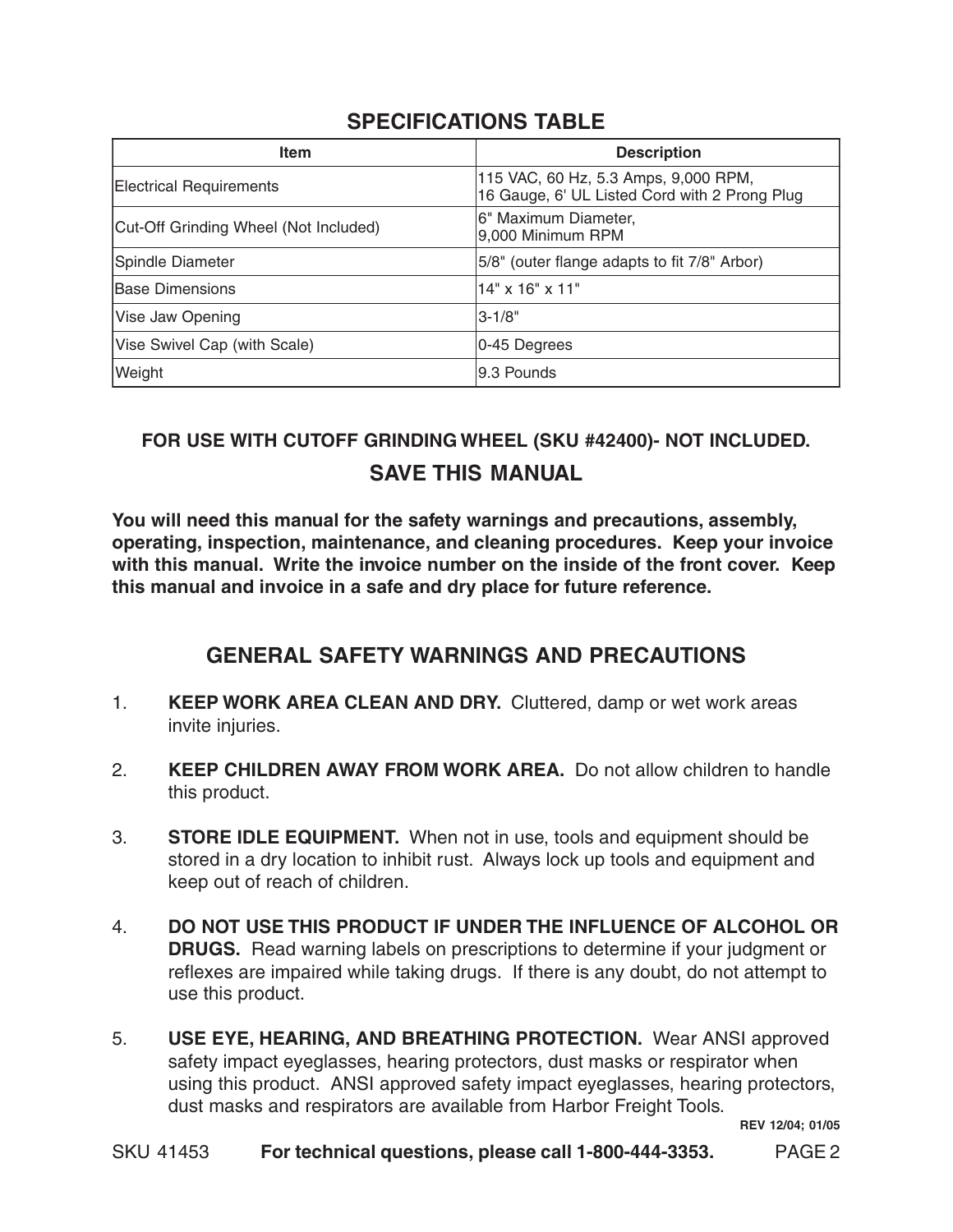6. **DRESS SAFELY.** Nonskid footwear or safety shoes should be used when working with this product. Do not wear loose clothing or jewelry as they can become caught in moving parts. Wear a protective hair covering to prevent long hair from becoming caught in moving parts. If wearing a long-sleeve shirt, roll sleeves up above elbows.

#### 7. **INDUSTRIAL APPLICATIONS MUST FOLLOW OSHA REQUIREMENTS.**

- 8. **DO NOT OVERREACH.** Keep proper footing and balance at all times to prevent tripping, falling, back injury, etcetera.
- 9. **STAY ALERT.** Watch what you are doing at all times. Use common sense. Do not use this product when you are tired or distracted from the job at hand.
- 10. **CHECK FOR DAMAGED PARTS.** Before using this product, carefully check that it will operate properly and perform its intended function. Check for damaged parts and any other conditions that may affect the operation of this product. Replace or repair damaged or worn parts immediately.
- 11. **REPLACEMENT PARTS AND ACCESSORIES.** When servicing, use only identical replacement parts. Only use accessories intended for use with this product. Approved accessories are available from Harbor Freight Tools.
- 12. **MAINTAIN THIS PRODUCT WITH CARE.** Keep this tool clean and dry, and keep cutoff grinding wheels clean and sharp for better and safer performance.
- 13. **MAINTENANCE:** For your safety, service and maintenance should be performed regularly by a qualified technician.
- 14. **USE THE RIGHT PRODUCT FOR THE RIGHT JOB**. There are certain applications for which this product was designed. Do not use small equipment, tools or attachments to do the work of larger industrial equipment, tools or attachments. Do not use this product for a purpose for which it was not intended.

#### **SPECIFIC PRODUCT WARNINGS AND PRECAUTIONS**

- 1. **DANGER! Do not use unapproved accessories. Do not use circular saw blades or wire brushes on this tool. Do not use any accessory except 6" Cut-Off Grinding Wheels rated at 9,000 RPMs or higher.**
- 2. **GUARD AGAINST ELECTRIC SHOCK.** Do not submerge the Cut-Off Saw in water or other liquids. Always prevent body contact with grounded surfaces such as pipes, radiators, ranges, refrigerators, etcetera. Do not operate the Cut-Off Saw if the operator is standing in water.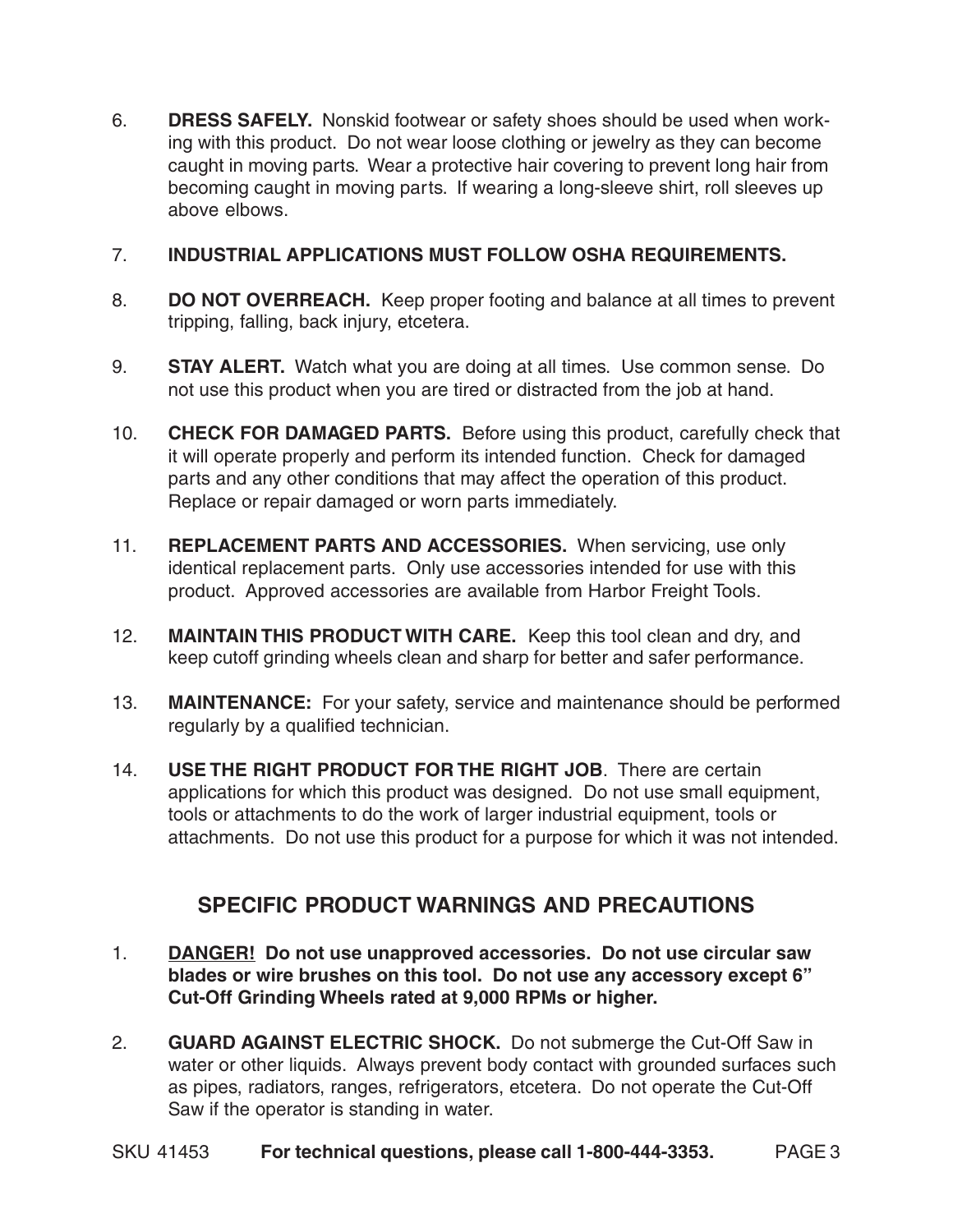To comply with the National Electric Code (NFPA70), and to provide additional protection from the risk of electrical shock, the Cut-Off Saw should only be connected to a 115 Volt, 3 prong, electrical outlet that is protected by a Ground Fault Circuit Interrupter (GFCI).

3. **ALWAYS USE A 3 PRONG PLUG ADAPTER (not provided).** This Cut-Off Saw is equipped with a  $2$  prong Power Cord Plug  $(31)$ . For increase safety always attach and use a 3 prong, grounded, Plug Adapter. **(See Figure A, and Assy. Diagram.)**



#### 4. **MAKE SURE THE POWER SWITCH IS IN THE "OFF" POSITION BEFORE PLUGGING IN THE POWER CORD.**

- 5. **DO NOT ABUSE THE POWER CORD.** Do not use the Power Cord to pull the Plug from a power outlet. Keep Power Cord away from heat, oil, sharp edges, and moving parts. Replace a damaged Power Cord immediately. Route the Power Cord safely. Protect it from being damaged by other equipment in the work area. Do not route the Power Cord where it can be walked on or tripped over.
- 6. **IF YOU USE AN EXTENSION CORD, MAKE SURE TO USE ONLY UL APPROVED CORDS HAVING THE CORRECT GAUGE AND LENGTH. (SEE FIGURE B.)**

| <b>REQUIRED EXTENSION CORD GAUGE</b> |                              |     |     |      |      |      |  |  |
|--------------------------------------|------------------------------|-----|-----|------|------|------|--|--|
| Nameplate                            | <b>Extension Cord Length</b> |     |     |      |      |      |  |  |
| Amperes                              | 25'                          | 50' | 75' | 100' | 150' | 200' |  |  |
| $0 - 5$                              | 16                           | 16  | 16  | 14   | 12   | 12   |  |  |
| $5.1 - 8$                            | 16                           | 16  | 14  | 12   | 10   |      |  |  |
| $8.1 - 12$                           | 14                           | 14  | 12  | 10   |      |      |  |  |
| $12.1 - 15$                          | 12                           | 12  | 10  | 10   |      |      |  |  |
| $15.1 - 20$                          | 10                           | 10  | 10  |      |      |      |  |  |
| <b>FIGURE B</b>                      |                              |     |     |      |      |      |  |  |

SKU 41453 **For technical questions, please call 1-800-444-3353.** PAGE 4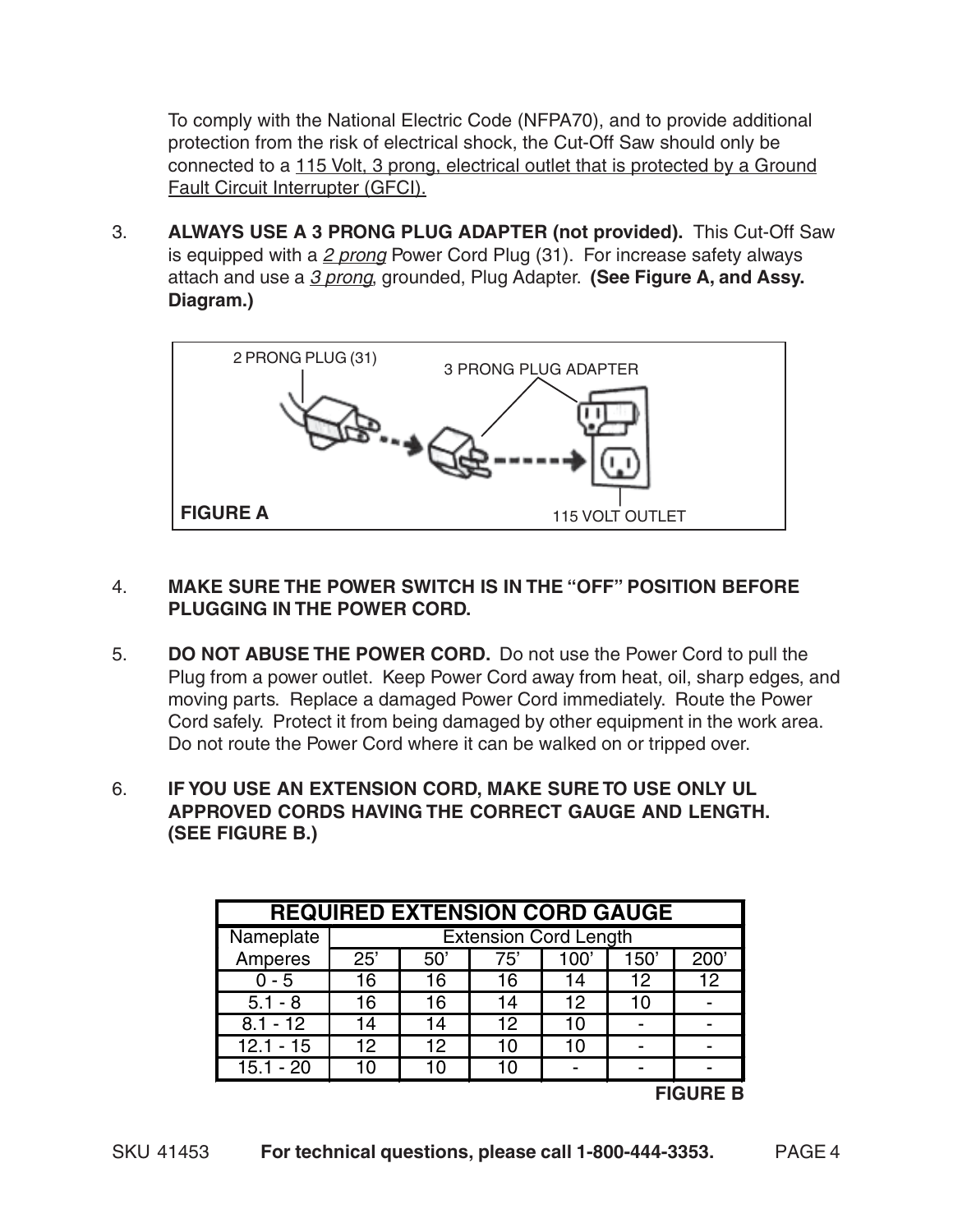- 7. **NOTE:** Performance of this tool may vary depending on variations in local line voltage. Extension cord usage may also affect tool performance.
- 8. **MAINTAIN A SAFE WORK ENVIRONMENT.** Do not use the Cut-Off Saw in or near damp or wet areas. Do not expose this tool to rain. Keep the work area well lit. Make sure there is adequate surrounding workspace. Use this tool in a well ventilated area. Do not operate this tool in the presence of flammable liquids, gases, or dust.
- 9. **DO NOT FORCE THE EQUIPMENT.** This Cut-Off Saw will do the work better and safer at the speed and capacity for which it was designed.
- 10. **KEEP ALL GUARDS IN PLACE AND IN WORKING ORDER.**
- 11. **REMOVE ALL ADJUSTING WRENCHES FROM THE CUTOFF SAW BEFORE TURNING IT ON.**
- 12. **AVOID UNINTENTIONAL STARTING.** Make sure you are prepared to begin work before turning the Power Switch "ON."
- 13. **ALLOW THE CUTOFF GRINDING WHEEL TO SPIN UP TO FULL SPEED BEFORE FEEDING MATERIAL INTO IT.** When turning it off, allow the Cut-Off Grinding Wheel to spin down and stop on its own. Do not press against the Cut-Off Grinding Wheel to stop it.
- 14. **ALWAYS KEEP HANDS AND FINGERS AWAY FROM THE CUTOFF GRIND-ING WHEEL.** Never pass hands directly in front of, to the rear, or below the Cut-Off Grinding Wheel when cutting a workpiece.
- 15. **DO NOT FORCE THE CUTOFF GRINDING WHEEL INTO THE WORKPIECE WHEN CUTTING.** Apply moderate pressure, allowing the Cut-Off Grinding Wheel to cut without being forced.
- 16. **NEVER ATTEMPT TO REMOVE MATERIAL STUCK IN THE MOVING PARTS OF THE CUTOFF SAW WHILE IT IS PLUGGED IN AND RUNNING.**
- 17. **TURN OFF THE CUTOFF SAW IF THE WORKPIECE IS TO BE BACKED OUT OF AN UNCOMPLETED CUT.**
- 18. **MAKE SURE THE WORKPIECE IS FREE FROM ANY FOREIGN OBJECTS WHICH COULD DAMAGE THE CUTOFF GRINDING WHEEL.**
- 19. **MAKE SURE THE WORKPIECE IS SUPPORTED AT ALL TIMES DURING OPERATION.** Use a Roller Stand (not provided) with a larger workpiece if necessary.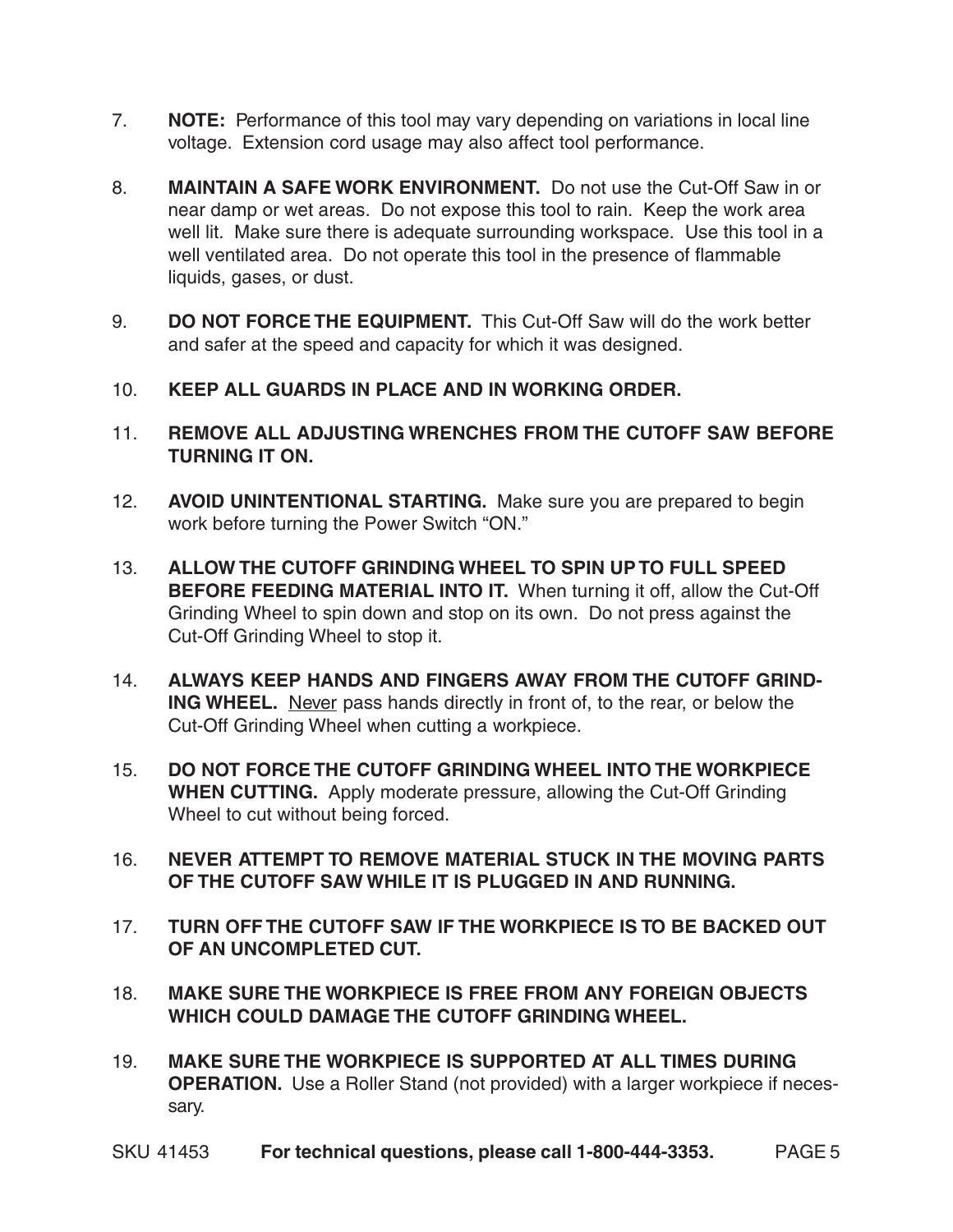- 20. **MAINTAIN CONTROL OF THE WORKPIECE AT ALL TIMES.** Whenever possible, secure the work piece with clamps, in a vise, etcetera.
- 21. **ALWAYS DISCONNECT THE CUTOFF SAW FROM ITS ELECTRICAL SUPPLY SOURCE BEFORE PERFORMING ANY SERVICES OR MAINTENANCE.** Unplug the Cut-Off Saw when leaving the work area, moving the tool from one location to another, changing Cut-Off Grinding Wheels, cleaning debris from the tool, etcetera.
- 22. **WARNING:** Some dust created by power sanding, sawing, grinding, drilling, and other construction activities, contain chemicals known (to the State of California) to cause cancer, birth defects or other reproductive harm. Some examples of these chemicals are: lead from lead-based paints, crystalline silica from bricks and cement or other masonry products, arsenic and varies, depending on how often you do this type of work. To reduce your exposure to these chemicals; work in a well ventilated area, and work with approved safety equipment, such as those dust masks that are specially designed to filter out microscopic particles. (California Health & Safety Code § 25249.5, et seq.)
- 23. **WARNING:** People with pacemakers should consult with their physician(s) before using this product. Operation of equipment in close proximity to a heart pacemaker could cause interference or failure of the pacemaker.

## **UNPACKING**

When unpacking, check to make sure all parts listed and shown on **pages 10 and 11** are included. If any parts are missing or broken, please call Harbor Freight Tools at the number shown on the cover of this manual as soon as possible.

## **ASSEMBLY INSTRUCTIONS**

#### **For additional references to the parts listed below, refer to pages 10 and 11 of this manual.**

#### **To Install A 6" Cut-Off Grinding Wheel:**

- 1. **Caution:** Prior to installing a Cut-Off Grinding Wheel (not provided), make sure the Cut-Off Saw is disconnected from its electrical power source.
- 2. Release the Chain (51), and allow the Housing (22, 44) to rest in its full upward position. **(See Figure C, and Assy. Diagram.)**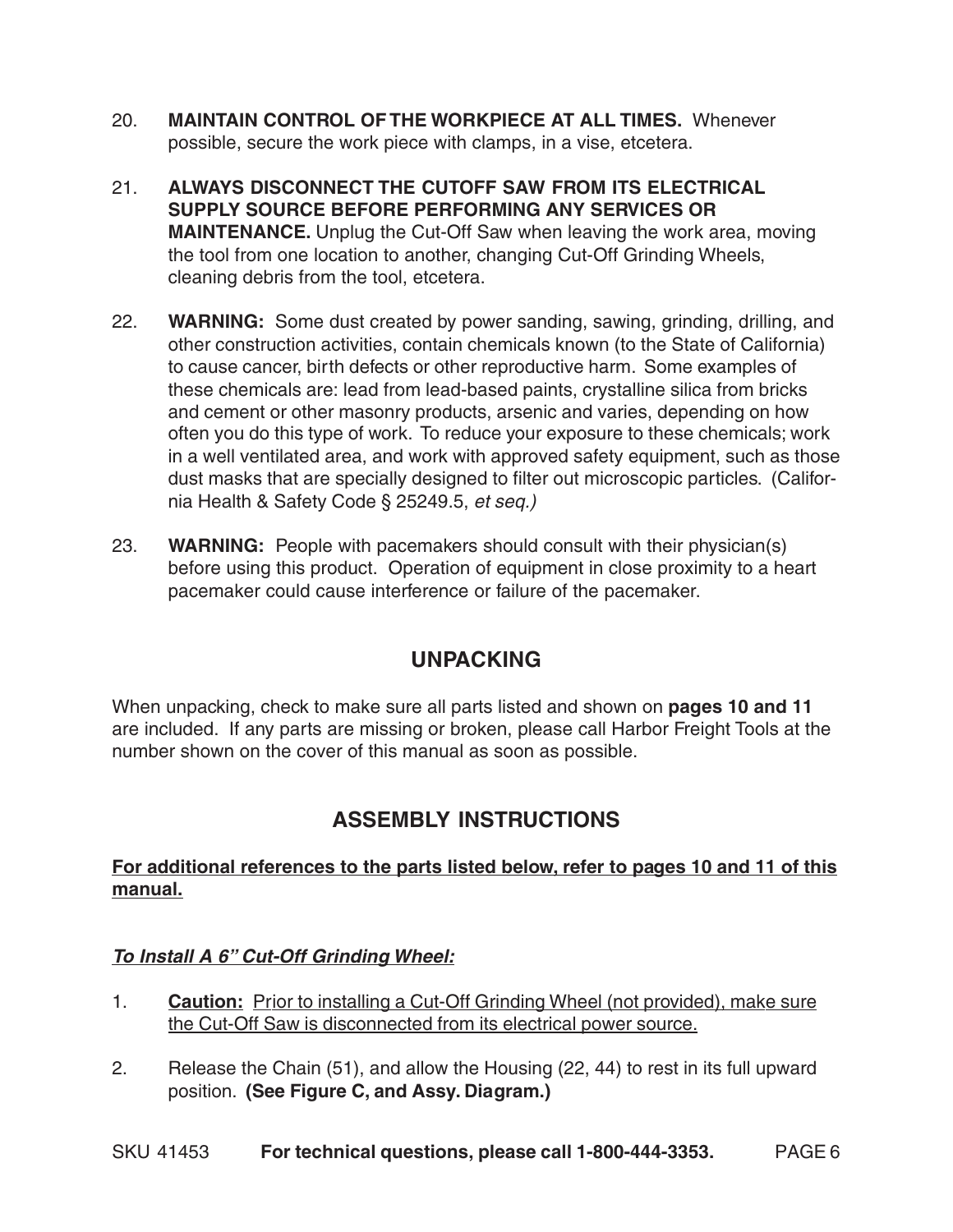

3. With assistance, pull the spring loaded Moveable Guard (6) up to its highest position and hold it in place. **(See Figure C.)**

- 4. Insert Spanner (45) into the access slot behind Guard (9), so that it engages the flats on the Spindle, and hold it firmly.
- 5. Use Wrench (46) to remove (CCW) the Outer Flange (1) from the Spindle.
- 6. **Note: This saw accepts wheels with 2 different arbor sizes: 5/8", 7/8".**
	- **5/8"** Arbor: Place the Wheel directly onto the spindle without using the Inner Flange (3). Place the Flange on the spindle with the step facing away from the cutoff wheel.
	- **7/8"** Arbor: Install the Inner flange with the step facing the cutoff wheel. Place the Wheel onto the spindle over the Inner Flange (3). Place the Flange on the spindle with the step facing the cutoff wheel.

Check to ensure that the wheel is positioned correctly, then firmly tighten the Outer Flange.

7. Allow the Moveable Guard (6) to return to its down position. **(See Figure C.)**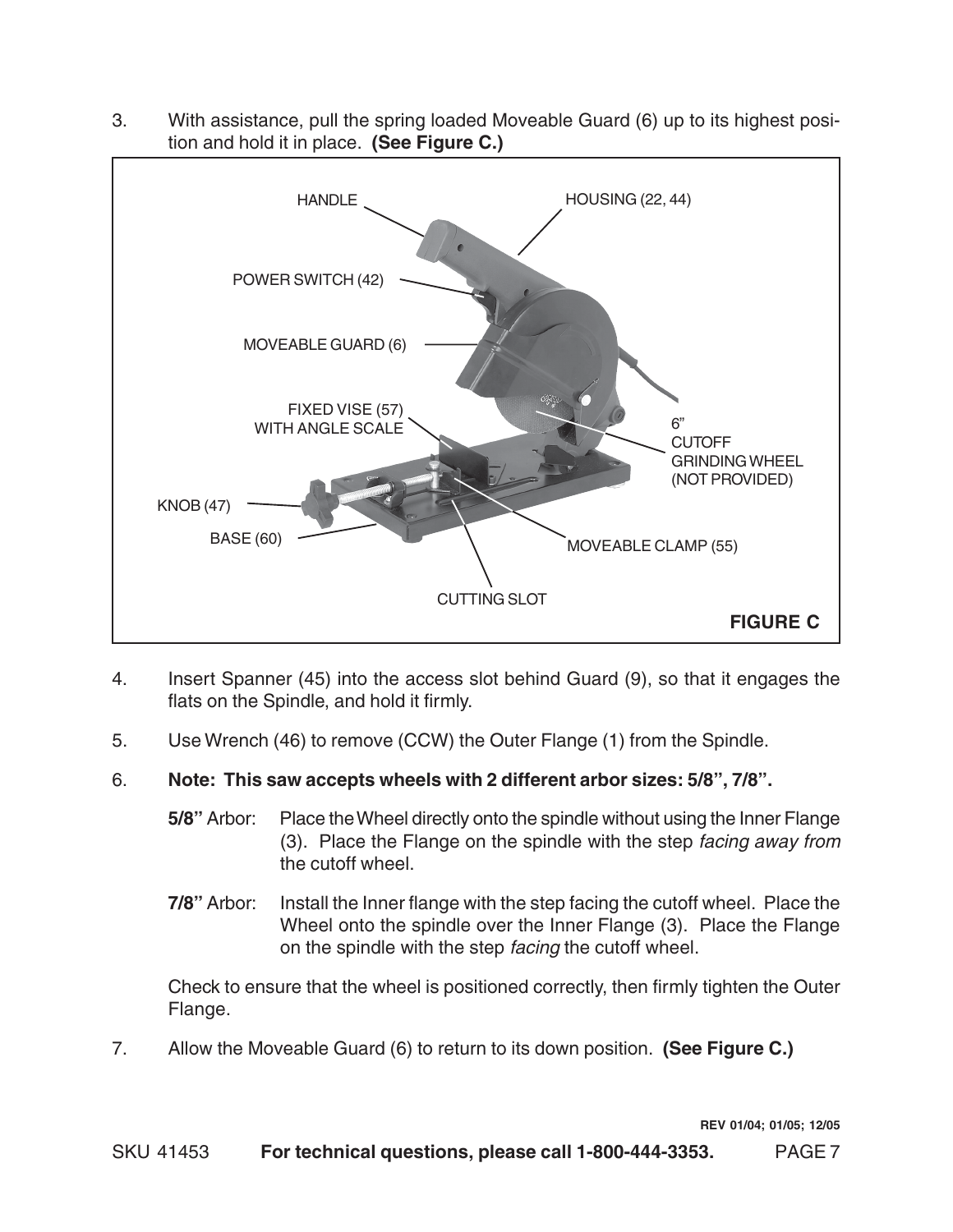

# **OPERATING INSTRUCTIONS**

**For additional references to the parts listed below, refer to pages 10 and 11 of this manual.**

- 1. **WARNING! Do not use unapproved accessories. Do not use circular saw blades or wire brushes on this tool. Do not use any accessory except 6" Cut-Off Grinding Wheels rated at 9,000 RPMs or higher.**
- 2. **NOTE:** Be aware that friction from cutting will heat up both the wheel and workpiece. Do not overwork the Cut-Off Saw, as damage may result.
- 3. Determine the angle of cut required, and adjust the Fixed Vise (57) to the degree of angle required, using the Scale located on the Fixed Vise. The Fixed Vise can be set from 0 to 45 degrees. To adjust the angle, loosen the Screw (58). Set the angle required. Then, retighten the Screw. **(See Figure C, and Assy. Diagram.)**
- 4. Insert the workpiece between the Fixed Vise (57) and Moveable Clamp (55). **(See Figure C, and Assy. Diagram.)**
- 5. Turn the Knob (47) clockwise to secure the workpiece in place between the Fixed Vise (57) and Moveable Clamp (55). **(See Figure C, and Assy. Diagram.)**
- 6. Hold the Handle with one hand, and pull it down slightly toward the workpiece. Make sure the Cut-Off Grinding Wheel is aligned with the workpiece and cutting slot located on the Base (60). **(See Figure C, and Assy. Diagram.)**
- 7. Depress the Power Switch (42) to turn on the tool, and allow the Cut-Off Grinding Wheel to come to full speed. **(See Figure C, and Assy. Diagram.)**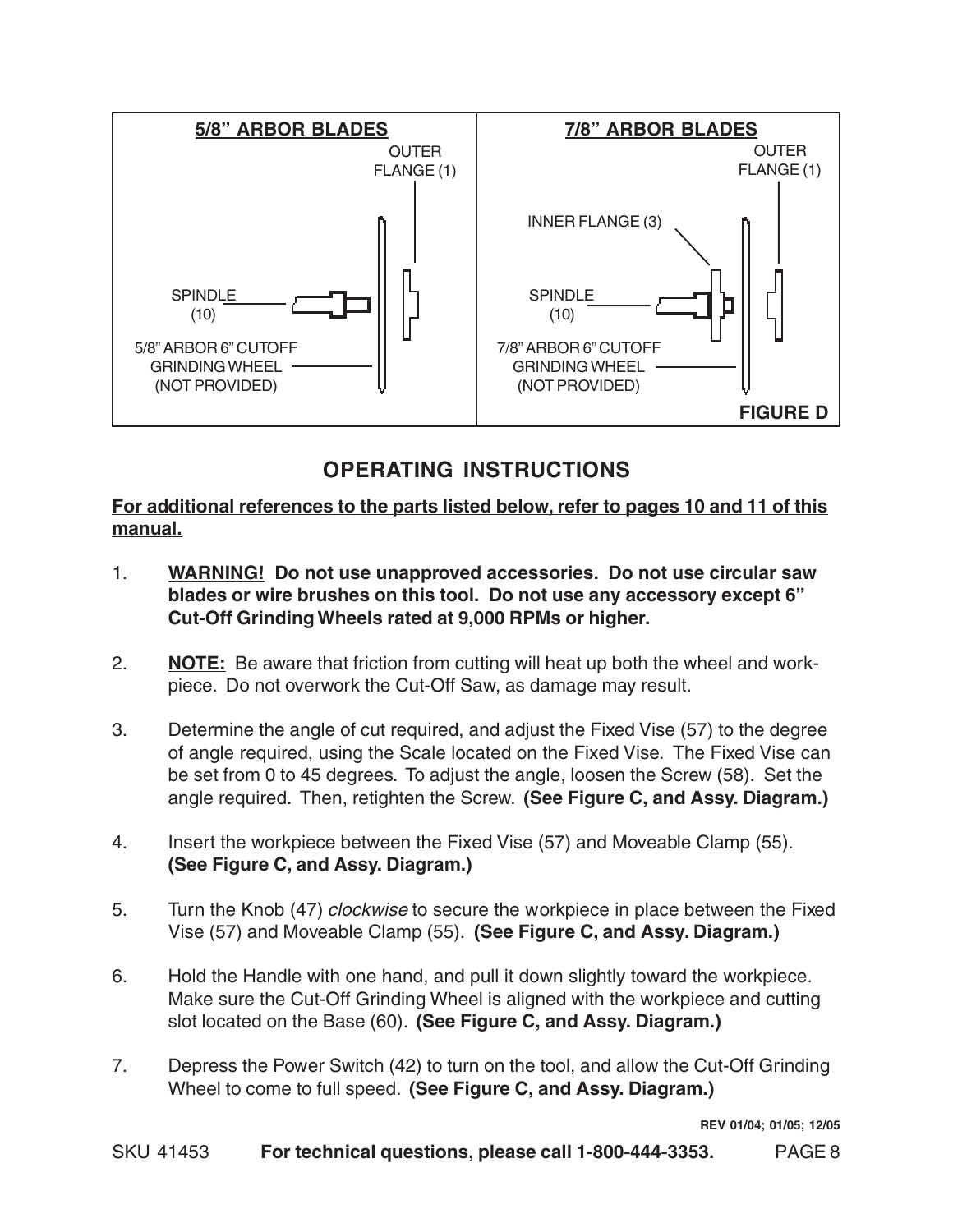- 8. Slowly lower the Cut-Off Grinding Wheel into the workpiece. Continue applying light downward pressure until the workpiece is fully cut. Then, release pressure on the Power Switch (42) to turn off the tool. **(See Figure C, and Assy. Diagram.)**
- 9. Allow the Cut-Off Grinding Wheel to come to a complete stop. Then secure the Housing (22, 44) to its down position on the Base (60) by coiling the Tie-Down Chain (51) around the Handle. **(See Assy. Diagram.)**
- 10. **NOTE:** Before trying new or complicated techniques, study the procedure and practice with scrap material.

# **INSPECTION, MAINTENANCE, AND CLEANING**

- 1. **Caution:** Always disconnect the Cut-Off Saw from its electrical power supply source before performing any inspection, maintenance, or cleaning.
- 2. Before each use, inspect the general condition of the Cut-Off Saw. Inspect the Power Switch, Power Plug, Cord assembly, and extension cord (if used) for damage. Check for a cracked or damaged Cut-Off Grinding Wheel, improper mounting of a Cut-Off Grinding Wheel, loose screws, broken parts, misalignment, or binding of moving parts, and any other condition that may affect its safe operation. If abnormal noise or vibration occurs, turn off the Cut-Off Saw immediately and have the problem corrected before further use. Do not use damaged equipment.
- 3. The Cut-Off Saw features two Carbon Brushes (27) which, periodically, should be examined for wear. The Carbon Brushes are located on the Right Housing (22) and Left Housing (44). To inspect or replace the Carbon Brushes, use a small standard screwdriver to remove the Brush Covers (26). Remove the Carbon Brushes from the two Brush Holders (28), and examine the concave surface of the Carbon Brushes. The surface should be smooth and clean. If the Carbon Brushes appear only dirty, they may be cleaned by rubbing them with a pencil eraser. Make sure to remove any eraser dust which may have occurred during cleaning. If there are large scratch marks in the Carbon Brushes, or parts of the Carbon Brushes have broken off, replace both Carbon Brushes immediately with approved replacement Carbon Brushes from Harbor Freight Tools. To reinstall the Carbon Brushes, insert them into the Brush Holders. Turn the Carbon Brushes vertically so they will fit into the Brush Holders. Then, replace the Brush Covers. **(See Assy. Diagram.)**
- 4. With a brush, soft cloth, or vacuum, remove all debris from the Cut-Off Saw.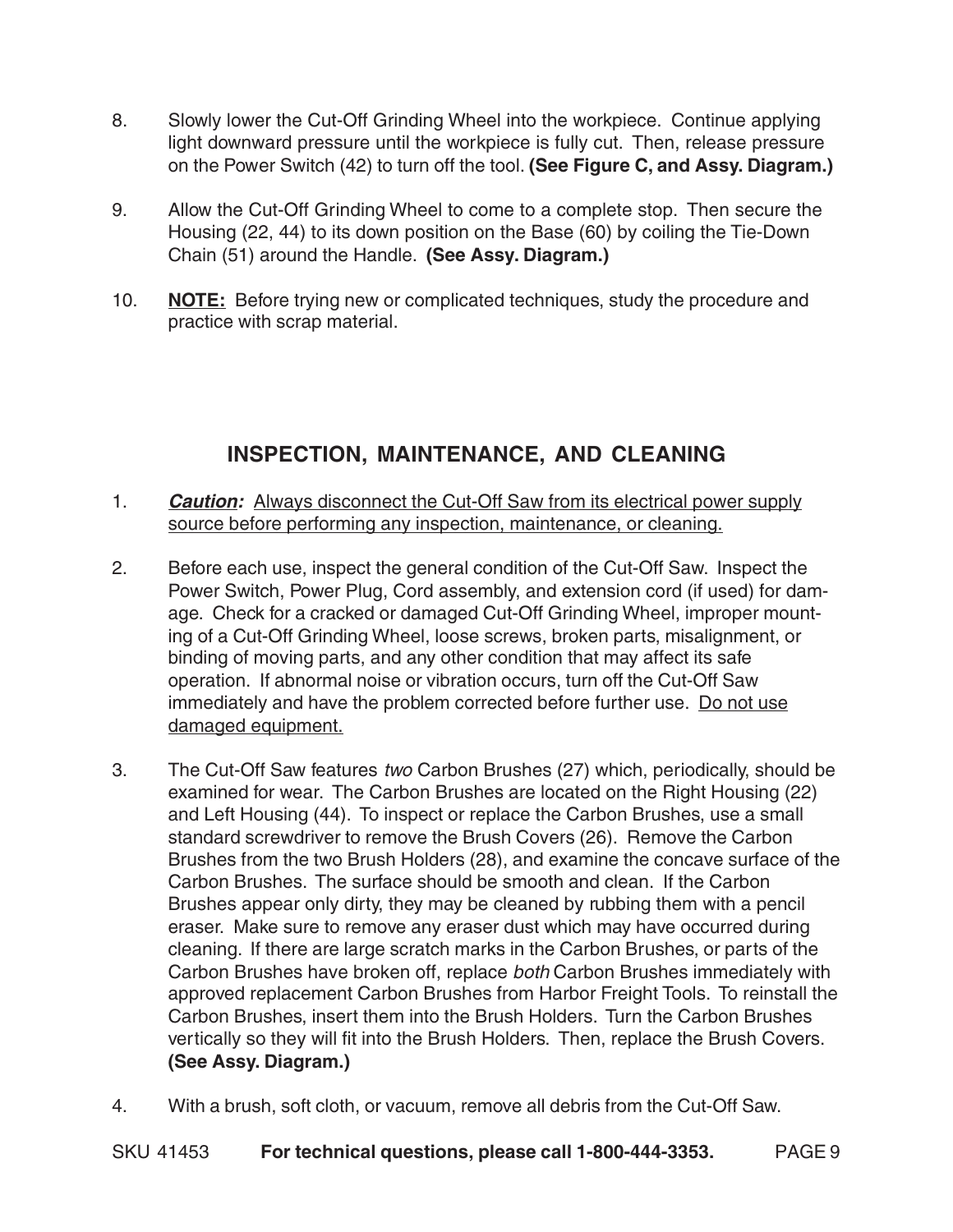- 5. Do not use solvents to wipe off the Cut-Off Saw, as damage may result. If necessary, wipe with a damp cloth. You may use a mild detergent.
- 6. Do not introduce water into the electric motor through the motor vents.
- 7. Once clean, lubricate all moving parts with a light weight oil.
- 8. When storing, keep the Cut-Off Saw covered with a cloth cover.

#### **PLEASE READ THE FOLLOWING CAREFULLY**

THE MANUFACTURER AND/OR DISTRIBUTOR HAS PROVIDED THE PARTS DIAGRAM IN THIS MANUAL AS A REFERENCE TOOL ONLY. NEITHER THE MANUFACTURER NOR DISTRIBUTOR MAKES ANY REPRESENTATION OR WARRANTY OF ANY KIND TO THE BUYER THAT HE OR SHE IS QUALIFIED TO MAKE ANY REPAIRS TO THE PRODUCT OR THAT HE OR SHE IS QUALIFIED TO REPLACE ANY PARTS OF THE PRODUCT. IN FACT, THE MANUFACTURER AND/OR DISTRIBUTOR EXPRESSLY STATES THAT ALL REPAIRS AND PARTS REPLACEMENTS SHOULD BE UNDERTAKEN BY CERTIFIED AND LICENSED TECHNICIANS AND NOT BY THE BUYER. THE BUYER ASSUMES ALL RISK AND LIABILITY ARISING OUT OF HIS OR HER REPAIRS TO THE ORIGINAL PRODUCT OR REPLACEMENT PARTS THERETO, OR ARISING OUT OF HIS OR HER INSTALLATION OF REPLACEMENT PARTS THERETO.

| Part#           | <b>Description</b>                  | Qty.           | Part#           | <b>Description</b>   | Qty.           |
|-----------------|-------------------------------------|----------------|-----------------|----------------------|----------------|
| $\mathbf{1}$    | <b>Outer Flange</b>                 | 1              | 34              | Screw (M4 x 16)      | 1              |
| $\overline{2}$  | <b>Cutting Wheel (Not Included)</b> | 1              | 35              | Cable Fixer          | $\mathbf{1}$   |
| 3               | Inner Flange                        | $\mathbf{1}$   | 36              | Label                | $\mathbf{1}$   |
| $\overline{4}$  | Rivet                               | $\overline{1}$ | $\overline{37}$ | Rotor                | $\overline{1}$ |
| 5               | Spring                              | 1              | 38              | Bearing              | $\mathbf{1}$   |
| 6               | Moveable Guard                      | 1              | 39              | Pinion               | 1              |
| $\overline{7}$  | Bolt (M5 x 10)                      | 3              | 40              | Washer (6mm)         | 3              |
| 8               | Washer (5mm)                        | 3              | 41              | Nut                  | 1              |
| 9               | Guard                               | 1              | 42              | Switch               | 1              |
| 10              | Spindle                             | 1              | 43              | Capacitor            | $\mathbf{1}$   |
| 11              | Insert                              | 1              | 44              | Left Housing         | 1              |
| 12              | Cover                               | 1              | 45              | Spanner              | $\mathbf{1}$   |
| 13              | <b>Bolt</b>                         | 1              | 46              | Flange Wrench        | $\mathbf{1}$   |
| 14              | <b>Bearing</b>                      | 1              | 47              | Knob                 | $\mathbf{1}$   |
| 15              | <b>Bearing Cover</b>                | 1              | 48              | Nut (10mm)           | $\mathbf{1}$   |
| 16              | Washer (4mm)                        | 1              | 49              | <b>Threaded Bolt</b> | $\mathbf{1}$   |
| 17              | Screw (M4 x 10)                     | 1              | 50              | Split Pin            | $\overline{1}$ |
| 18              | Gear                                | $\mathbf{1}$   | 51              | Chain                | $\mathbf{1}$   |
| 19              | Washer (10mm)                       | 1              | $\overline{52}$ | Support              | $\mathbf{1}$   |
| $\overline{20}$ | Washer (10mm)                       | 1              | $\overline{53}$ | Ring (6mm)           | $\overline{2}$ |
| $\overline{21}$ | <b>Bearing</b>                      | $\overline{2}$ | 54              | Screw (M6 x 12)      | $\mathbf{1}$   |
| 22              | <b>Right Housing</b>                | 1              | 55              | Moveable Clamp       | $\mathbf{1}$   |
| 23              | Screw                               | 1              | 56              | Pin                  | $\mathbf{1}$   |
| 24              | Ring (4mm)                          | 1              | 57              | <b>Fixed Vise</b>    | $\overline{1}$ |
| 25              | <b>Steel Sleeve</b>                 | 1              | 58              | Screw (M6 x 12)      | $\overline{1}$ |
| 26              | <b>Brush Cover</b>                  | $\overline{2}$ | 59              | Screw (M4 x 8)       | 1              |
| 27              | Carbon Brush                        | $\overline{2}$ | 60              | Base                 | $\mathbf{1}$   |
| 28              | <b>Brush Holder</b>                 | $\overline{2}$ | 61              | Rubber Support       | $\overline{4}$ |
| $\overline{29}$ | Inductor                            | 1              | 62              | Nut                  | $\overline{4}$ |
| 30              | Spring                              | 1              | 63              | Spring               | $\mathbf{1}$   |
| 31              | Plug                                | 1              | 64              | Fixing Pin           | $\overline{1}$ |
| 32              | <b>Cable Sleeve</b>                 | $\overline{1}$ | 65              | Washer (8mm)         | $\mathbf{1}$   |
| 33              | <b>Rotor Housing</b>                | 1              | ---------       | $\sim$ $\sim$        |                |

#### **PARTS LIST**

**REV 01/04**